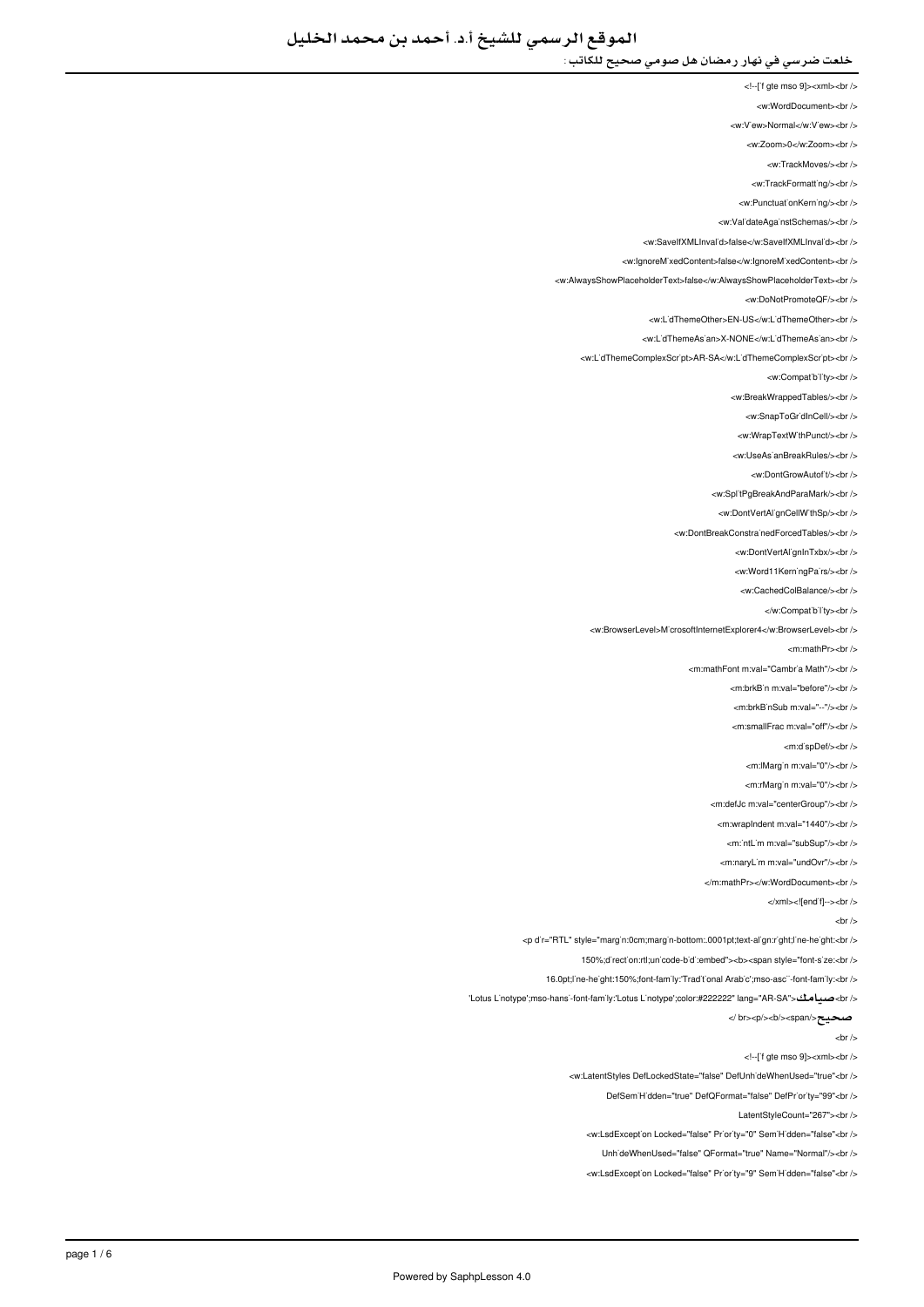UnhideWhenUsed="false" OFormat="true" Name="heading 1"/><hr /> <w:LsdException Locked="false" Priority="9" QFormat="true" Name="heading 2"/><br /> <w:LsdException Locked="false" Priority="9" QFormat="true" Name="heading 3"/><br /> <w:LsdExcept'on Locked="false" Pr'or'ty="9" QFormat="true" Name="head'ng 4"/><br /> <w:LsdExcept'on Locked="false" Pr'or'ty="9" QFormat="true" Name="heading 5"/><br /> <w:LsdException Locked="false" Priority="9" QEormat="true" Name="beading 6"/><br /> <w:LsdException Locked="false" Priority="9" QFormat="true" Name="heading 7"/><br /> <w:LsdException Locked="false" Priority="9" QFormat="true" Name="heading 8"/><br /> <w:LsdException:Locked="false" Priority="9" QEormat="true" Name="beading 9"/><hr <w:LsdException Locked="false" Priority="39" Name="toc 1"/><br/><br/>khorid="toc <w:LsdException Locked="false" Priority="39" Name="toc 2"/><br/>>htion: <w:LsdException Locked="false" Priority="39" Name="toc 3"/><br /> <w:LsdException Locked="false" Priority="39" Name="toc 4"/><br /> <w:LsdExcept'on Locked="false" Pr'or'ty="39" Name="toc 5"/><br /> <w:LsdException Locked="false" Priority="39" Name="toc 6"/><br /> <w:LsdException Locked="false" Priority="39" Name="toc 7"/><br /> <w:LsdException Locked="false" Priority="39" Name="toc 8"/><br /> <w:LsdException Locked="false" Priority="39" Name="toc 9"/><br /> <w:LsdException Locked="false" Priority="35" QFormat="true" Name="caption"/><br /> will sdException Locked="false" Priority="10" SemiHidden="false" chr Unh'deWhenUsed="false" QFormat="true" Name="T'tle"/><br /> <w:LsdException Locked="false" Priority="1" Name="Default Paragraph Font"/><br /> <w:LsdException Locked="false" Priority="11" SemiHidden="false"<br/>>ht/> Unh'deWhenUsed="false" QFormat="true" Name="Subt'tle"/><br /> <w:LsdException Locked="false" Priority="22" SemiHidden="false"<br/>chi UnhideWhenUsed="false" QFormat="true" Name="Strong"/><br /> <w:LsdException Locked="false" Priority="20" SemiHidden="false"<br/>chi/> Linh'deWhenLised="false" OFormat="true" Name="Emphasis"/><hr /> <w:LsdException Locked="false" Priority="0" Name="Normal (Web)"/><br /> <w:LsdException Locked="false" Priority="59" SemiHidden="false"<br/>>htion: </ br></"Grid Table="Name" false="UnhideWhenUsed <w:LsdExcept'on Locked="false" Unh'deWhenUsed="false" Name="Placeholder Text"/><br /> <w:LsdException Locked="false" Priority="1" SemiHidden="false"<br/>check LinhideWhenLised="false" OFormat="true" Name="No Spacing"/s<hr /s <w:LsdException Locked="false" Priority="60" SemiHidden="false"<br/>kor/> UnhideWhenUsed="false" Name="Light Shading"/><br /> <w:LsdExcept'on Locked="false" Priority="61" Sem'H'dden="false"<br /> UnhideWhenUsed="false" Name="Light List"/><br /> <w:LsdException Locked="false" Priority="62" SemiHidden="false"<br/>kor/> LinhideWhenLised="false" Name="Light Grid"/><hr /> <w:LsdException Locked="false" Priority="63" SemiHidden="false"<br/>chriden UnhideWhenUsed="false" Name="Medium Shading 1"/><br /> <w:LsdExcept'on Locked="false" Priority="64" Sem'H'dden="false"<br /> LinhideWhenUsed="false" Name="Medium Shading 2"/><ht /> <w:LsdException Locked="false" Priority="65" SemiHidden="false"<br/>cbr/> UnhideWhenUsed="false" Name="Medium List 1"/><br /> <w:LsdException Locked="false" Priority="66" SemiHidden="false"<br/>>ht/> UnhideWhenUsed="false" Name="Medium List 2"/><br /> will sdException Locked="false" Priority="67" SemiHidden="false".<hr /> UnhideWhenUsed="false" Name="Medium Grid 1"/><br /> <w:LsdExcept'on Locked="false" Pr'or'ty="68" Sem'H'dden="false"<br /> UnhideWhenUsed="false" Name="Medium Grid 2"/><br /> <w:LsdException Locked="false" Priority="69" SemiHidden="false"<br/>chr UnhideWhenUsed="false" Name="Medium Grid 3"/><br /> <w:LsdException Locked="false" Priority="70" SemiHidden="false"<br/>check Unh'deWhenUsed="false" Name="Dark L'st"/><br />

<w:LsdException Locked="false" Priority="71" SemiHidden="false"<br/>chriden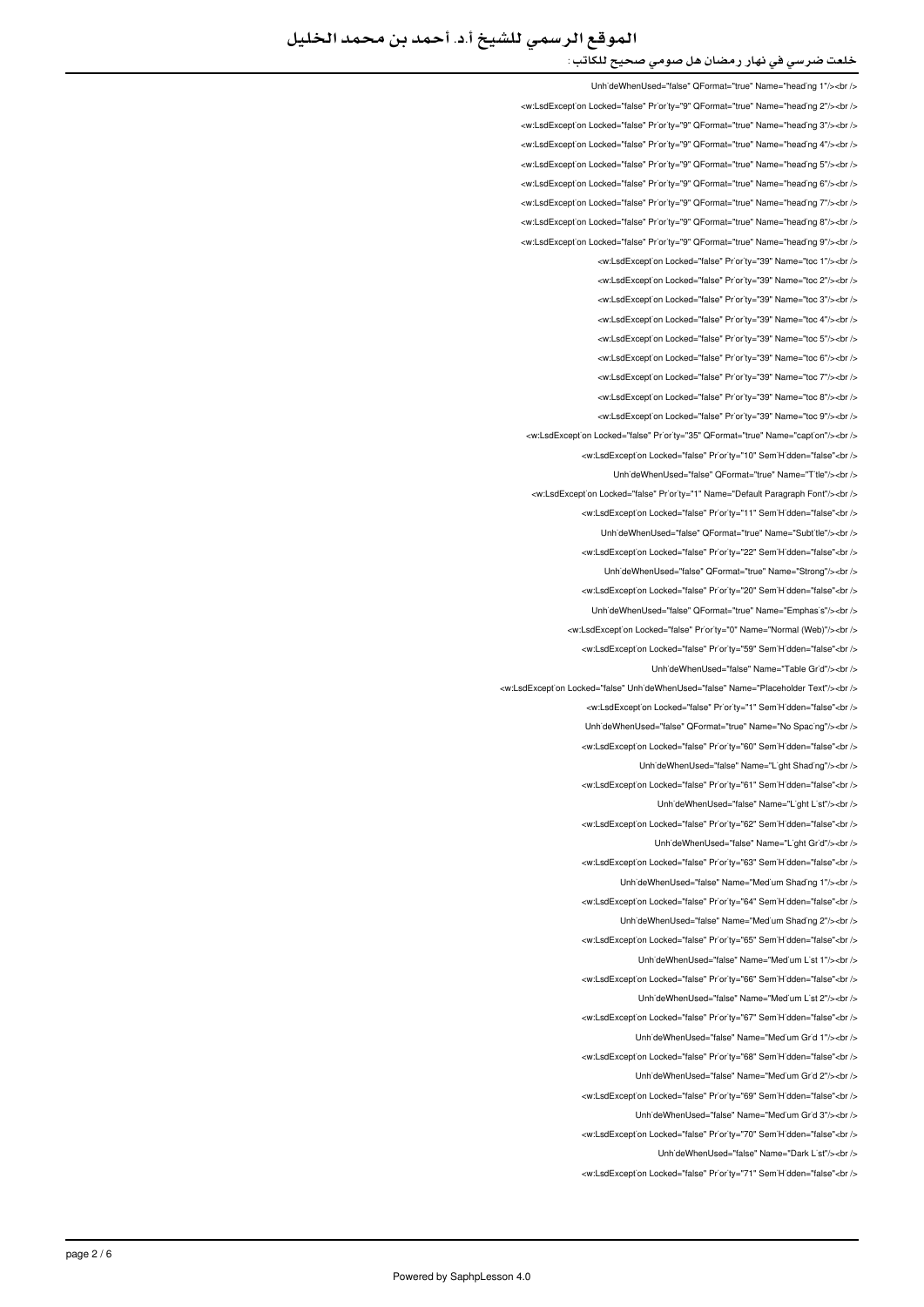UnhideWhenUsed="false" Name="Colorful Shading"/><ht /> </w:LsdException Locked="false" Priority="72" SemiHidden="false"<br/>child UnhideWhenUsed="false" Name="Colorful List"/><ht <w:LsdException Locked="false" Priority="73" SemiHidden="false"<br/>kor/> UnhideWhenUsed="false" Name="Colorful Grid"/><br /> <w:LsdException Locked="false" Priority="60" SemiHidden="false"<br/>chri LinhideWhenUsed="false" Name="Light Shading Accent 1"/><br /> <w:LsdException Locked="false" Priority="61" SemiHidden="false"<br/>>htion: LinhideWhenLised="false" Name="Light List Accent 1"/><hr /> <w:LsdException Locked="false" Priority="62" SemiHidden="false"<br /> UnhideWhenUsed="false" Name="Light Grid Accent 1"/><br /> <w:LsdException Locked="false" Priority="63" SemiHidden="false"<br /> UnhideWhenUsed="false" Name="Medium Shading 1 Accent 1"/><br /> <w:LsdExcept'on Locked="false" Pr'or'ty="64" Sem'H'dden="false"<br /> Unh'deWhenUsed="false" Name="Med'um Shad'ng 2 Accent 1"/><br /> <w:LsdException Locked="false" Priority="65" SemiHidden="false"<br/>chriden Unh'deWhenUsed="false" Name="Med'um L'st 1 Accent 1"/><br /> <w:LsdException Locked="false" UnhideWhenUsed="false" Name="Revision"/><br /> w:LsdExcept'on Locked="false" Pr'or'ty="34" Sem'H'dden="false"<br /> LinhideWhenHeed="false" OFormat="true" Name="List Paragraph"/>>hr <w:LsdException Locked="false" Priority="29" SemiHidden="false"<br/>kor/> UnhideWhenUsed="false" QFormat="true" Name="Quote"/><ht /> <w:LsdExcept'on Locked="false" Pr'or'ty="30" Sem'H'dden="false"<br /> Unh'deWhenUsed="false" QFormat="true" Name="Intense Quote"/><br /> <w:LsdException Locked="false" Priority="66" SemiHidden="false"<br/>chi UnhideWhenUsed="false" Name="Medium List 2 Accent 1"/><br/>>br /> <w:LsdException Locked="false" Priority="67" SemiHidden="false"<br/>>htion: </ br></"1 Accent 1 Grid Medium="Name" false="UnhideWhenUsed <w:LsdException Locked="false" Priority="68" SemiHidden="false"<br/>chriden Unh'deWhenUsed="false" Name="Med'um Gr'd 2 Accent 1"/><br /> <w:LsdException Locked="false" Priority="69" SemiHidden="false"<hr /> Unh'deWhenUsed="false" Name="Med'um Gr'd 3 Accent 1"/><br /> <w:LsdException Locked="false" Priority="70" SemiHidden="false"<br/>chi LinhideWhenLised="false" Name="Dark List Accent 1"/><hr /> <w:LsdException Locked="false" Priority="71" SemiHidden="false"<br/>kor/> Unh'deWhenUsed="false" Name="Colorful Shading Accent 1"/><br /> <w:LsdExcept'on Locked="false" Priority="72" Sem'H'dden="false"<br /> UnhideWhenUsed="false" Name="Colorful List Accent 1"/><ht /> <w:LsdException Locked="false" Priority="73" SemiHidden="false"<br/>kor/> </ br></"1 Accent Grid Colorful="Name" false="UnhideWhenUsed <w:LsdException Locked="false" Priority="60" SemiHidden="false"<br/>chriden Unh'deWhenUsed="false" Name="L'ght Shad'ng Accent 2"/><br /> <w:LsdException Locked="false" Priority="61" SemiHidden="false"<br /> LinhideWhenUsed="false" Name="Light List Accent 2"/><ht /> <w:LsdException Locked="false" Priority="62" SemiHidden="false"<br/>cbr/> UnhideWhenUsed="false" Name="Light Grid Accent 2"/><br /> <w:LsdException Locked="false" Priority="63" SemiHidden="false"<br/>>ht/> Unh'deWhenUsed="false" Name="Med'um Shading 1 Accent 2"/><br /> will sdException Locked="false" Priority="64" SemiHidden="false">br / Unh'deWhenUsed="false" Name="Med'um Shad'ng 2 Accent 2"/><br /> <w:LsdExcept'on Locked="false" Pr'or'ty="65" Sem'H'dden="false"<br /> UnhideWhenUsed="false" Name="Medium List 1 Accent 2"/><br /> <w:LsdException Locked="false" Priority="66" SemiHidden="false"<br/>chr UnhideWhenUsed="false" Name="Medium List 2 Accent 2"/><br /> <w:LsdException Locked="false" Priority="67" SemiHidden="false"<br/>>ht/> Unh'deWhenUsed="false" Name="Med'um Gr'd 1 Accent 2"/><br /> <w:LsdException Locked="false" Priority="68" SemiHidden="false"<br/>chriden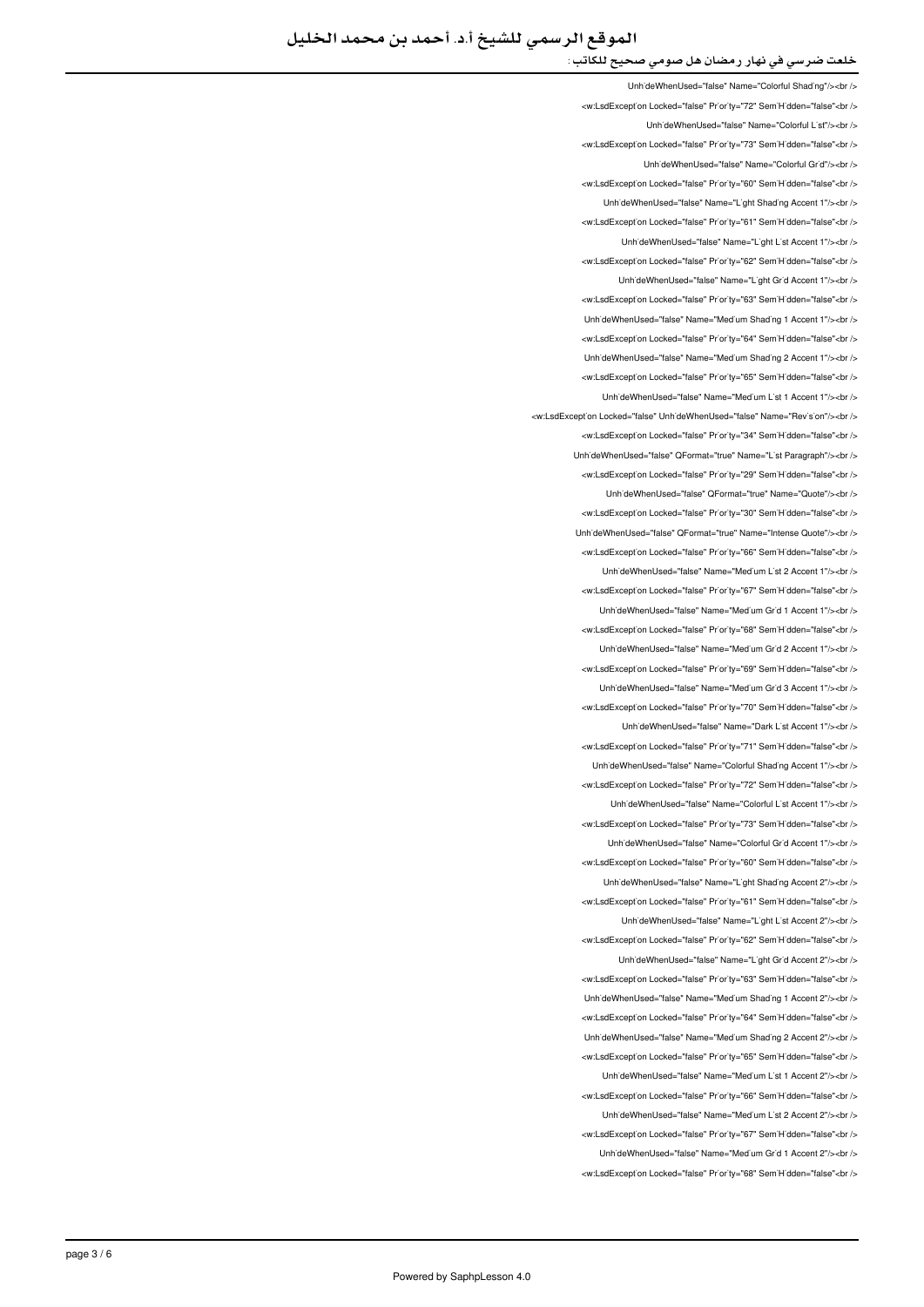UnhideWhenUsed="false" Name="Medium Grid 2 Accent 2"/><hr /> <w:LsdException Locked="false" Priority="69" SemiHidden="false"<br/>child UnhideWhenUsed="false" Name="Medium Grid 3 Accent 2"/><br /> <w:LsdException Locked="false" Priority="70" SemiHidden="false"<br/>kor/> UnhideWhenUsed="false" Name="Dark List Accent 2"/><br /> <w:LsdException Locked="false" Priority="71" SemiHidden="false"<br/>check UnhideWhenUsed="false" Name="Colorful Shading Accent 2"/><br /> <w:LsdExcept'on Locked="false" Priority="72" SemiHidden="false"<br/>>ht /> LinhideWhenUsed="false" Name="Colorful List Accent 2"/><hr /> <w:LsdException Locked="false" Priority="73" SemiHidden="false"<br /> UnhideWhenUsed="false" Name="Colorful Grid Accent 2"/><br /> <w:LsdException Locked="false" Priority="60" SemiHidden="false"<br /> UnhideWhenUsed="false" Name="Light Shading Accent 3"/><br /> <w:LsdExcept'on Locked="false" Pr'or'ty="61" Sem'H'dden="false"<br /> UnhideWhenUsed="false" Name="Light List Accent 3"/><br /> <w:LsdExcept'on Locked="false" Pr'or'ty="62" Sem'H'dden="false"<br /> Unh'deWhenUsed="false" Name="L'ght Gr'd Accent 3"/><br /> <w:LsdException Locked="false" Priority="63" SemiHidden="false"<br/>>htion: Unh'deWhenUsed="false" Name="Med'um Shad'ng 1 Accent 3"/><br /> will sdException Locked="false" Priority="64" SemiHidden="false" <ht /s Unh'deWhenUsed="false" Name="Med'um Shad'ng 2 Accent 3"/><br /> <w:LsdException Locked="false" Priority="65" SemiHidden="false"<br/>chriden Unh'deWhenUsed="false" Name="Med'um L'st 1 Accent 3"/><br /> <w:LsdException Locked="false" Priority="66" SemiHidden="false"<br/>>htion: UnhideWhenUsed="false" Name="Medium List 2 Accent 3"/><br /> <w:LsdException Locked="false" Priority="67" SemiHidden="false"<br/>>ht/> Unh'deWhenUsed="false" Name="Med'um Gr'd 1 Accent 3"/><br /> <w:LsdException Locked="false" Priority="68" SemiHidden="false"<hr /s LinhideWhenLised="false" Name="Medium Grid 2 Accent 3"/sabr /s <w:LsdException Locked="false" Priority="69" SemiHidden="false"<br/>>htion: LinhideWhenLised="false" Name="Medium Grid 3 Accent 3"/s<hr /s <w:LsdExcept'on Locked="false" Priority="70" Sem'H'dden="false"<br /> UnhideWhenUsed="false" Name="Dark List Accent 3"/><br /> <w:LsdException Locked="false" Priority="71" SemiHidden="false"<hr /s UnhideWhenUsed="false" Name="Colorful Shading Accent 3"/><ht /> <w:LsdException Locked="false" Priority="72" SemiHidden="false"<br/>>htion: UnhideWhenUsed="false" Name="Colorful List Accent 3"/><br /> <w:LsdException Locked="false" Priority="73" SemiHidden="false"<br/>chriden Unh'deWhenUsed="false" Name="Colorful Gr'd Accent 3"/><br /> <w:LsdException Locked="false" Priority="60" SemiHidden="false"<hr /> Unh'deWhenUsed="false" Name="L'ght Shad'ng Accent 4"/><br /> <w:LsdException Locked="false" Priority="61" SemiHidden="false"<br/>>htion: UnhideWhenUsed="false" Name="Light List Accent 4"/><br /> <w:LsdException Locked="false" Priority="62" SemiHidden="false"<br/>chriden Unh'deWhenUsed="false" Name="L'ght Gr'd Accent 4"/><br /> <w:LsdException Locked="false" Priority="63" SemiHidden="false"<br/>>ht/> UnhideWhenUsed="false" Name="Medium Shading 1 Accent 4"/><br /> <w:LsdExcept'on Locked="false" Priority="64" Sem'H'dden="false"<br /> LinhideWhenLised="false" Name="Medium Shading 2 Accent 4"/schr /s <w:LsdException Locked="false" Priority="65" SemiHidden="false"<br /> Unh'deWhenUsed="false" Name="Med'um L'st 1 Accent 4"/><br /> <w:LsdException Locked="false" Priority="66" SemiHidden="false"<br /> UnhideWhenUsed="false" Name="Medium List 2 Accent 4"/><br /> </w:LsdException Locked="false" Priority="67" SemiHidden="false"<br/>br/> UnhideWhenUsed="false" Name="Medium Grid 1 Accent 4"/><br /> <w:LsdException Locked="false" Priority="68" SemiHidden="false"<br /> UnhideWhenUsed="false" Name="Medium Grid 2 Accent 4"/><br />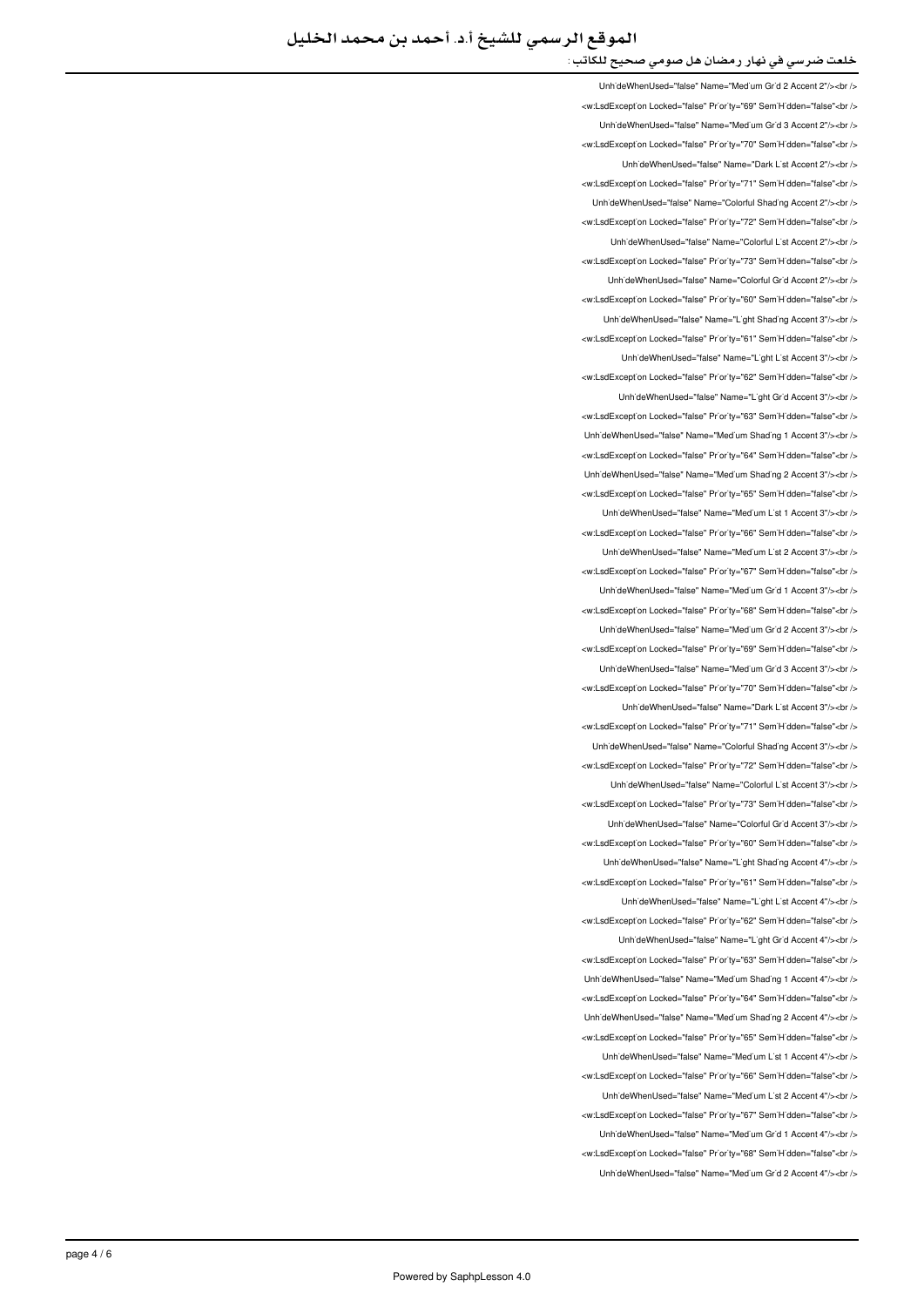<w:LsdException Locked="false" Priority="69" SemiHidden="false"<br /> UnhideWhenUsed="false" Name="Medium Grid 3 Accent 4"/><br /> <w:LsdException Locked="false" Priority="70" SemiHidden="false"<br/>>ht/> UnhideWhenUsed="false" Name="Dark List Accent 4"/><br /> <w:LsdExcept'on Locked="false" Priority="71" Sem'H'dden="false"<br /> LinhideWhenLised="false" Name="Colorful Shading Accent 4"/s<hr /s <w:LsdException Locked="false" Priority="72" SemiHidden="false"<br/>chriden Unh'deWhenUsed="false" Name="Colorful L'st Accent 4"/><br /> <w:LsdException Locked="false" Priority="73" SemiHidden="false"<hr /> UnhideWhenUsed="false" Name="Colorful Grid Accent 4"/><br /> <w:LsdException Locked="false" Priority="60" SemiHidden="false"<br/>check UnhideWhenUsed="false" Name="Light Shading Accent 5"/><br /> <w:LsdException Locked="false" Priority="61" SemiHidden="false"<br /> Unh'deWhenUsed="false" Name="L'ght L'st Accent 5"/><br /> <w:LsdException Locked="false" Priority="62" SemiHidden="false"<br /> Unh'deWhenUsed="false" Name="L'ght Gr'd Accent 5"/><br /> <w:LsdException Locked="false" Priority="63" SemiHidden="false"<br /> Unh'deWhenUsed="false" Name="Med'um Shad'ng 1 Accent 5"/><br /> <w:LsdExcept'on Locked="false" Pr'or'ty="64" Sem'H'dden="false"<br /> LinhideWhenLised="false" Name="Medium Shading 2 Accent 5"/schr /s <w:LsdExcept'on Locked="false" Pr'or'ty="65" Sem'H'dden="false"<br /> UnhideWhenUsed="false" Name="Medium List 1 Accent 5"/><ht /> <w:LsdException Locked="false" Priority="66" SemiHidden="false"<br /> UnhideWhenUsed="false" Name="Medium List 2 Accent 5"/><br /> <w:LsdException Locked="false" Priority="67" SemiHidden="false"<br/>chi UnhideWhenUsed="false" Name="Medium Grid 1 Accent 5"/><br /> <w:LsdException Locked="false" Priority="68" SemiHidden="false"<br/>>htion LinhideWhenLised="false" Name="Medium Grid 2 Accent 5"/s<hr /s <w:LsdException Locked="false" Priority="69" SemiHidden="false"<br/>chriden Unh'deWhenUsed="false" Name="Med'um Gr'd 3 Accent 5"/><br /> <w:LsdException Locked="false" Priority="70" SemiHidden="false"<hr /> UnhideWhenUsed="false" Name="Dark List Accent 5"/><br /> <w:LsdException Locked="false" Priority="71" SemiHidden="false"<br/>check Unh'deWhenUsed="false" Name="Colorful Shading Accent 5"/><br /> <w:LsdException Locked="false" Priority="72" SemiHidden="false"<br/>chriden Unh'deWhenUsed="false" Name="Colorful L'st Accent 5"/><br /> <w:LsdExcept'on Locked="false" Priority="73" Sem'H'dden="false"<br /> UnhideWhenUsed="false" Name="Colorful Grid Accent 5"/><ht /> <w:LsdException Locked="false" Priority="60" SemiHidden="false"<br/>kor/> LinhideWhenLised="false" Name="Light Shading Accent 6"/s<hr /s <w:LsdException Locked="false" Priority="61" SemiHidden="false"<br/>chriden UnhideWhenUsed="false" Name="Light List Accent 6"/><br /> <w:LsdException Locked="false" Priority="62" SemiHidden="false"<br /> UnhideWhenUsed="false" Name="Light Grid Accent 6"/><br /> <w:LsdException Locked="false" Priority="63" SemiHidden="false"<br/>kor/> UnhideWhenUsed="false" Name="Medium Shading 1 Accent 6"/><br /> <w:LsdException Locked="false" Priority="64" SemiHidden="false"<br/>>htion: Unh'deWhenUsed="false" Name="Med'um Shad'ng 2 Accent 6"/><br /> will sdException Locked="false" Priority="65" SemiHidden="false">br / Unh'deWhenUsed="false" Name="Med'um L'st 1 Accent 6"/><br /> <w:LsdExcept'on Locked="false" Pr'or'ty="66" Sem'H'dden="false"<br /> UnhideWhenUsed="false" Name="Medium List 2 Accent 6"/><br /> <w:LsdException Locked="false" Priority="67" SemiHidden="false"<br/>chr UnhideWhenUsed="false" Name="Medium Grid 1 Accent 6"/><br /> <w:LsdException Locked="false" Priority="68" SemiHidden="false"<br/>>ht/> Unh'deWhenUsed="false" Name="Med'um Gr'd 2 Accent 6"/><br /> <w:LsdException Locked="false" Priority="69" SemiHidden="false"<br/>chriden